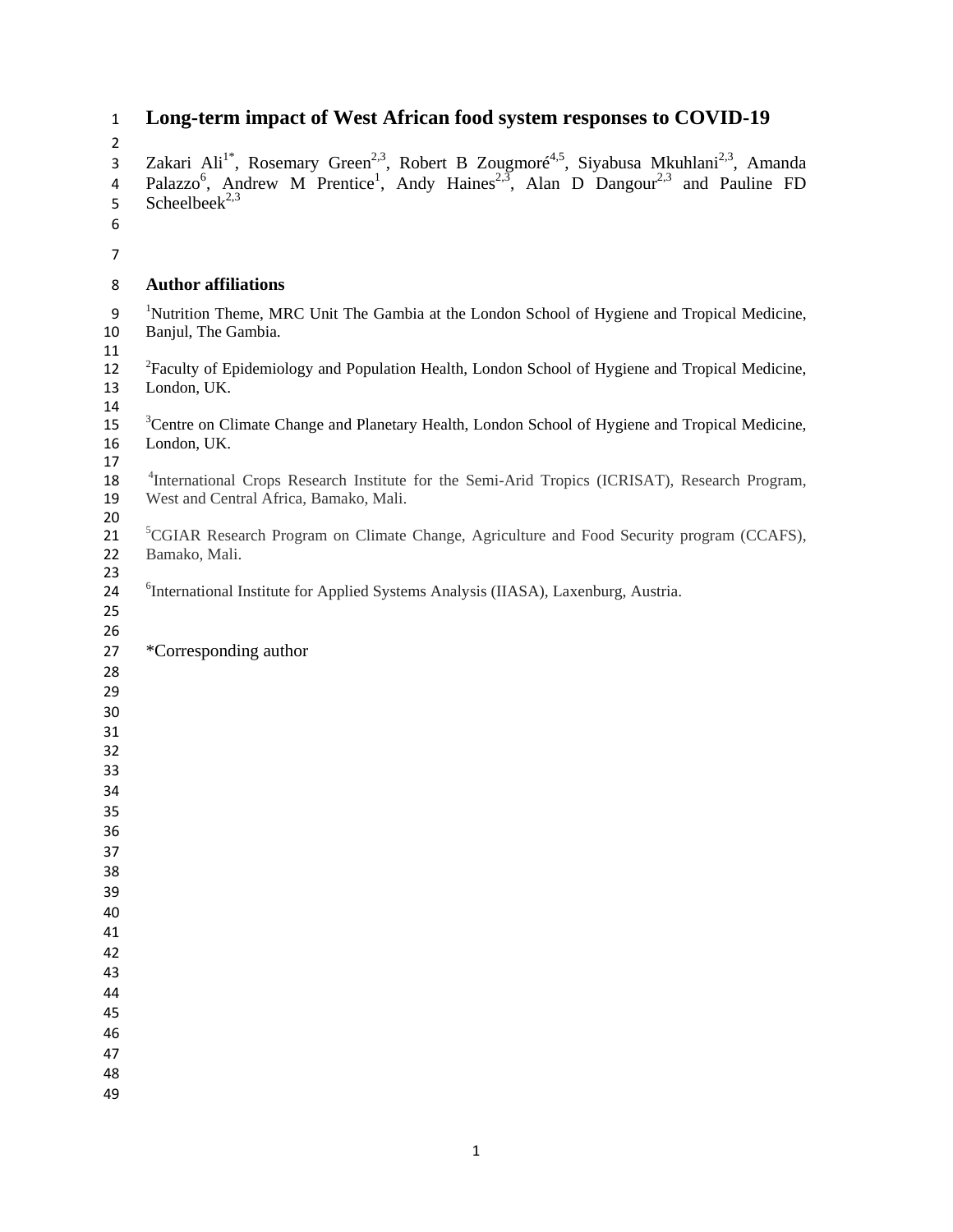**The COVID-19 pandemic continues to impact health and livelihoods in West Africa.** 

**Exposure of food system fragilities by the pandemic presents the opportunity for** 

**regional-specific reforms to deliver healthy diets for all and promote resilience to future** 

**shocks.** 

Long-term impacts of the COVID-19 pandemic on food systems may well be most heavily felt in low- and middle-income countries with fragile health systems and economies. Although West Africa has so far been spared the worst of the pandemic in terms of infection 58 rates, severity of disease and mortality<sup>1</sup>, the World Bank estimates that in Nigeria alone, the largest economy in the West African region, 5 million people may become impoverished due 60 . to COVID-19<sup>2</sup>. Furthermore, the Permanent Interstate Committee for Drought Control in the Sahel (CILSS), estimates that the 51 million people who face food stress are likely to fall into  $\delta$  62 . food crisis without adequate income support<sup>3</sup>.

Government responses to the pandemic have been broadly similar across West African 65 countries<sup>4</sup>. Almost all have implemented curfews, travel restrictions, and some have imposed lockdowns in urban areas – albeit with a gradual easing of restrictions as populations become weary of government-imposed restrictions. Limited attention, however, has been given to the impact these measures have on the ability of governments to ensure safe and timely agricultural production, continue international agricultural trade, and secure access to healthy diets for all people. Previous epidemics in the West African region, such as the 2013-2016 Ebola outbreak, provided evidence of the relative fragility of food systems in the region. In the three countries most affected by the Ebola outbreak, Guinea, Sierra Leone and Liberia, more than 40% of regular farming lands were left uncultivated and the price of cereals such 74 as rice increased by over  $30\%$ <sup>5</sup>. It is noteworthy that the 2020 climatic conditions in the region are predicted atypical, but favourable – above-normal total rainfall, earlier onset and 76 – later cessation of rainfall<sup>6</sup> – that would in normal circumstances provide a unique opportunity for a productive harvest.

## **Food system fragilities**

The unfolding COVID-19 pandemic may pose unique challenges for West Africa. The agricultural workforce already has a relatively poor nutritional and health profile, and further

pandemic-related ill health could reduce labour productivity during the busy planting and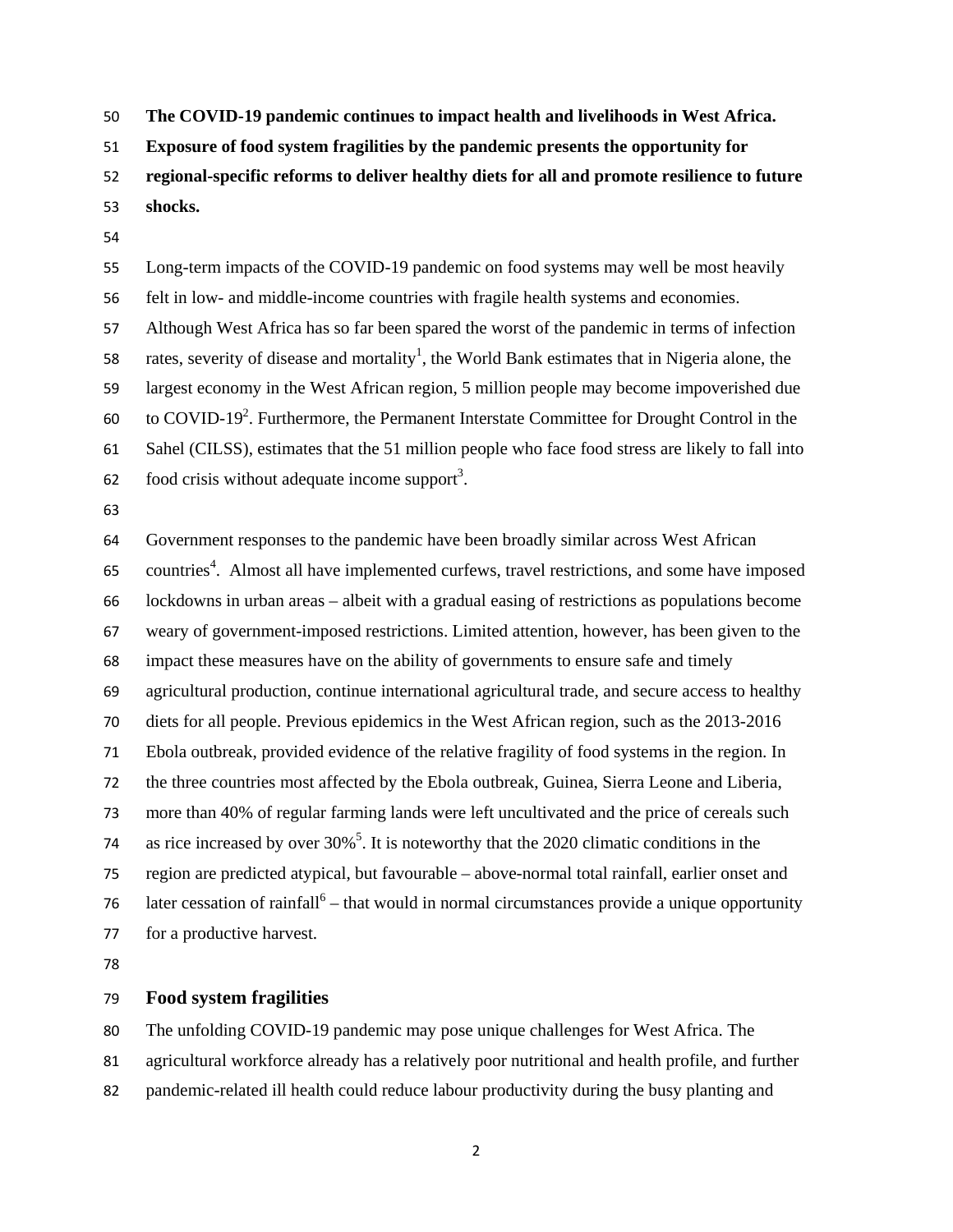harvest seasons. Rural farming communities typically have little to no savings or food stores 84 and many depend on daily-generated income for food<sup>7</sup>. Interruptions to day-wages and unexpected health expenditures may force households into poverty. The impact of lockdowns, market closures, and potential restrictions on regional and international food 87 trade have likely impacted food prices – rises between 11% and 17% in cereals, especially 88 imported rice are observed in Nigeria, Sierra Leone and Liberia<sup>3</sup>. These measures have particularly affected pastoralists and nomadic livestock herders, interrupted value chains, reduced access to seeds and other on-farm labour availability based on the agricultural 91 calendars in the region<sup>8</sup>. Furthermore, the likely lengthy delays and significant competition in defining new trade agreements including the African Continental Free Trade Area (AfCFTA) Agreement are projected to put West African food systems under significant additional 94 stress<sup>9</sup>. Of particular concern are supplies of nutritionally important but relatively perishable 95 fresh fruit and vegetables<sup>10</sup>. Approximately 7 million school children in West Africa benefit 96 from school feeding programmes<sup>11</sup>, and for many households, these meals cover an important part of household food supply. School closure due to pandemic restrictions will increase pressure on family food supplies as children do not receive free school meals and parents stay 99 at home for childcare<sup>12</sup>. The pressures of the pandemic fall on top of the existing strains from increased frequency and severity of droughts and extreme heat in West Africa, and in particular the Sahel region. In 2010 and 2012 Sahelian droughts caused widespread crop failure and left many households food insecure in Mauritania, Mali, Chad, Niger and Burkina  $\text{Faso}^{13}$ .

## **Support for governments**

International organisations including the International Monetary Fund (IMF), International Fund for Agricultural Development (IFAD), the African Development Bank (ADB) and the World Bank (WB) have all made major funding commitments and are supporting governments in the region in the fight against COVID-19. This provides policy context conducive to food system reforms that were unthought of pre-pandemic and are now increasingly important to guard against the potentially devastating impacts of future pandemics and other shocks. We propose a number of policy options to support resilience and sustainability of West African food systems in the post-COVID-19 era where "surprise is 114 the new normal".<sup>14</sup>.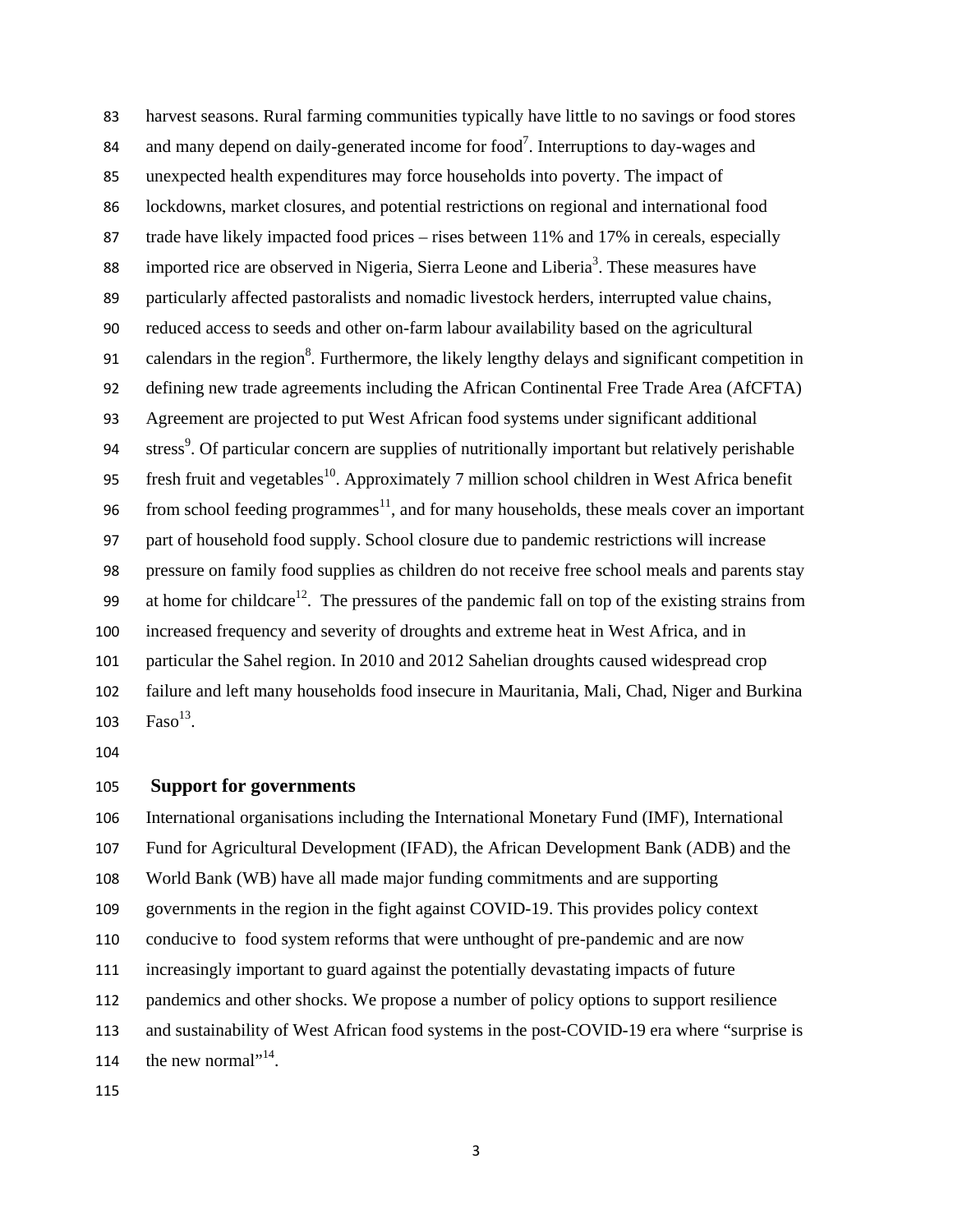#### *Investments and partnerships*

Though many of the commitments from regional and international donors and development partners are aimed at reducing food insecurity and impoverishment in the short-term, they offer governments the opportunity to increase investments in agriculture that can co-deliver long-term benefits. The ADB recently announced USD 10 billion in support for African economies to safeguard against food insecurity impacts of the COVID-19 pandemic<sup>15</sup>. The programme prioritizes agricultural policies that support the most vulnerable through investments in farm inputs for food production and strengthen the capacity of regional organisations for food security. However, three months after this announcement, it has yet to become clear whether the substantial budgetary allocation for COVID-19 related food insecurity by the ADB could have negative consequences for other sectors receiving funding from the bank. Furthermore, there may be unforeseen consequences of this increase in funding that in turn could jeopardise future food security for other disadvantaged population groups. IFAD's Rural Poor Stimulus Facility programme aims to mobilise USD 240 million to improve food security by supporting production (inputs and basic assets for crop, livestock and fisheries), access to markets, targeting funds for rural financial services and use of digital services for weather and market information delivery<sup>16</sup>. While these programmes may have a short-term focus, opportunities exist to achieve longer-term impacts, for example through expansion of input support to include seeds that have a greater resilience in the face of future climate change (climate-smart crops) that farmers could continue to grow after the immediate support period ends. Strengthening public-private partnerships, and use of innovative funding models<sup>17</sup>, may also provide an opportunity to ensure programmatic and financial sustainability. The pandemic has resulted in a rebalancing of funding streams in the development community that may have negative impacts on other sectors; the balance is likely to shift again post-pandemic. Therefore, it is important to re-strategize current food system investments now to ensure that they have a lasting impact.

#### *Innovation*

West Africa's abundant supply of sunlight and agriculturally-underutilised land (in mostly

145 rural settings) is ripe for development – including rural development opportunities<sup>18</sup> that

improve food safety, reduce post-harvest losses and food storage to raise productivity for

farmers; with appropriate infrastructural planning and mandated safeguards to protect nature.

Modern agricultural approaches, including urban farming of vegetables and novel foods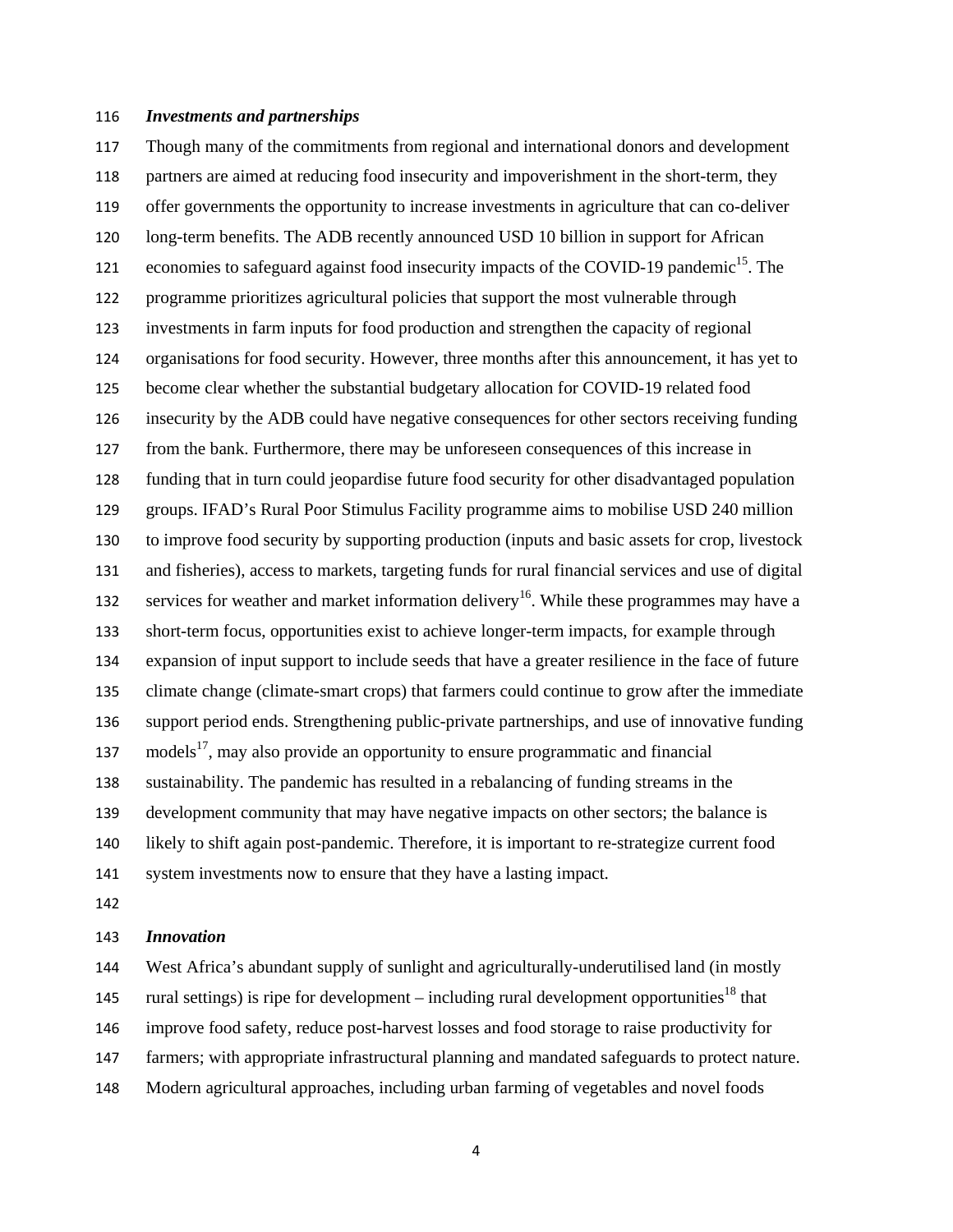including mycoproteins, insects for animal and human consumption and cellular agriculture<sup>19</sup> are expanding rapidly with the potential for acceptability testing and adoption. Supporting these new approaches may provide multiple benefits including urban and peri-urban food production (with clear employment opportunities for growing urban populations) and strengthening important food supply chains. Peri-urban food production has many potential benefits including shorter supply chains that may be particularly useful during infection control enforcement, income generation possibilities, and opportunities for the greater 156 engagement of women<sup>20</sup>. Governments should design 'smart' agriculture insurance programmes which can reduce inefficiencies and be cost effective in supporting agricultural 158 investments<sup>21</sup>. The conversion of urban and peri-urban waste into fertilizer<sup>22</sup> to support food production (with the potential to reduce environmental pollution in cities and prevent infectious diseases) could be a 'low-regret' option to consider. Despite the many expected benefits of food system expansion, decision-making on how and to what extent to expand production should be based on a full evidence map of potential benefits and trade-offs. While 163 successful urban production can efficiently complement rural production<sup>23</sup>, the possibility to reduce the demand of similar products from rural farmers needs consideration. Furthermore, the expansion of agricultural land could bring several environmental risks, including substantial negative impacts on biodiversity and deforestation. The West Africa's experience 167 with Ebola virus and its link to agricultural land conversion<sup>24</sup> makes it important to plan production to minimize zoonotic spill-over and protect the territorial rights of indigenous communities.

#### *Reconfigure trade policies*

Border restrictions due to COVID-19, even though food is often exempted, have disrupted

food trade flow and the movement of livestock herders in West Africa especially for informal

174 trade that represents a substantial amount of total trade in the region<sup>25</sup>. Food trading

arrangements need to consider both the financial and environmental costs of food production.

International trade is a potent strategy for 'spreading risk', providing a buffer for regions

exposed to climate change and severe local disruptions (such as during regionalised

outbreaks). However, long supply chains (inter-regional/continental) may become

unsustainable during a severe shock when major food supplying countries adopt a

protectionist approach to trade, limiting exports to dependent countries. Trade policies should

be reconfigured in a balanced approach, dispersed enough to avoid major disruption in supply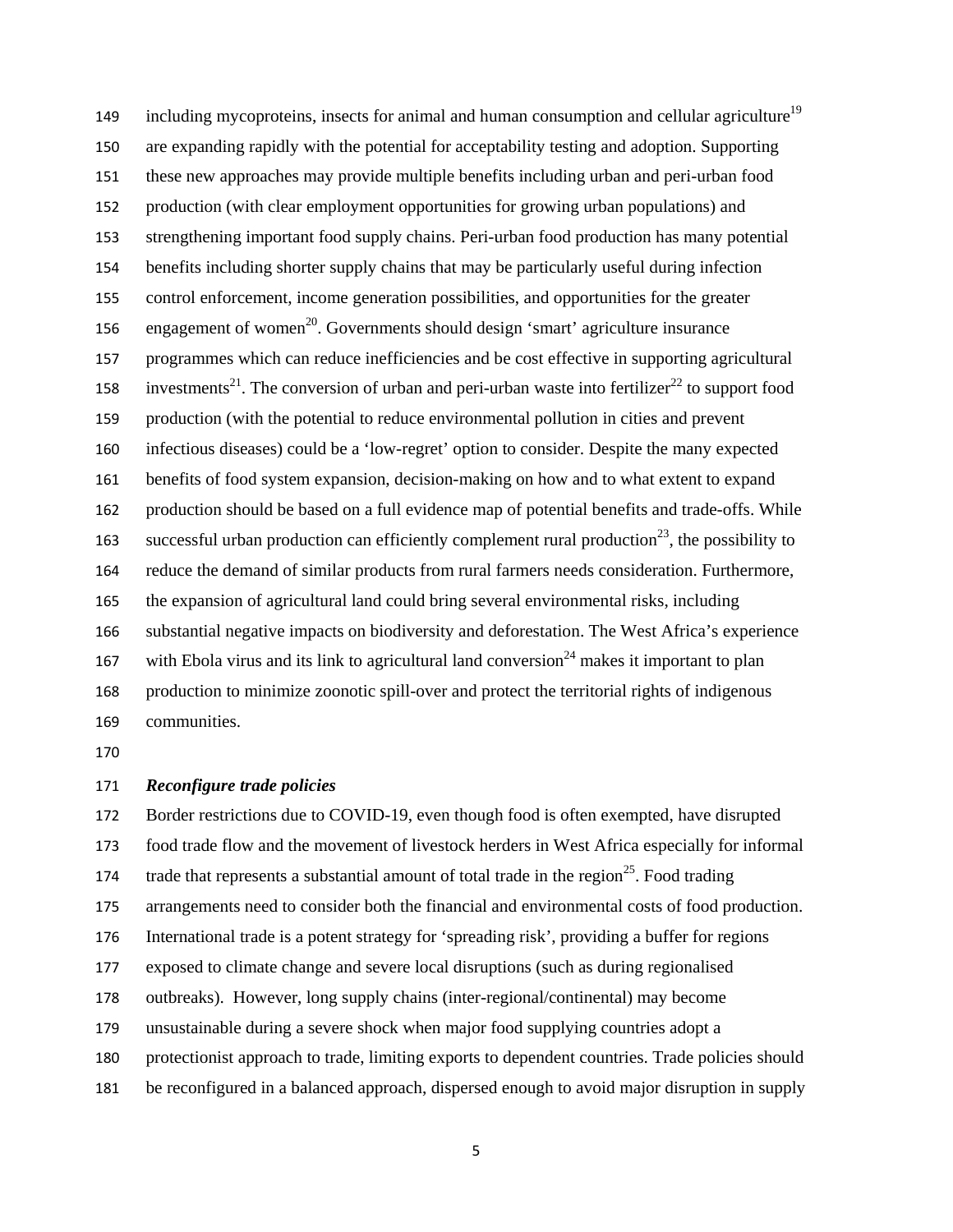- in cases of localised harvest failure, but also optimized to consider multiple impacts including
- on subsidies, taxes and the environment (such as embedded environmental footprints).

## *Early warning systems*

An integrated system which combines existing systems that monitor food prices, crop diseases, weather patterns and other environmental changes is needed to support efforts already made in the region to improve early warning. Local, national and regional communication could be improved with better, integrated early warning/notification systems – which are even more crucial with border closure measures in place, as the current COVID-190 19 border closures has made it more difficult to address and mitigate agricultural pests<sup>26</sup>. A systemic and structurally-designed regional early warning system for pests and diseases such as locusts and fall armyworm through strengthening the capacity of institutions and organisations in the region such as CILSS and the ECOWAS trade department will enable systematic and sustainable data collection and analysis for better preparedness. Functional early warning systems can help countries to take early steps to protect lives and livelihoods 196 when a pandemic or other crisis strikes $2^7$ .

## *Healthy agricultural workforce*

There are clear opportunities to strengthen occupational health in primary care protocols and enhance protection for subsistence farmers from the health effects of climate change, 201 including intense heat and dehydration<sup>28</sup>. Accelerated access to Universal Health Coverage particularly by the most vulnerable (women and children) could improve health. One way to ensure quick assessment and for support during future disruptions is by using mobile phone technology. The technology has already aided governments and support services to identify 205 vulnerable populations and simplify the administrative barriers to access support services<sup>29</sup>. Mobile phone technology can be used to deliver personalised agricultural advice to small-scale farmers and vulnerable groups when access or physical contact is restricted as we see during the COVID-19 pandemic.

### **Conclusion**

These strategies and policies underscore the extent to which the environment, food systems

and public health are intimately intertwined while this linkage will only become stronger

213 under projected climate and environmental change<sup>30</sup>. Food system policy should consider and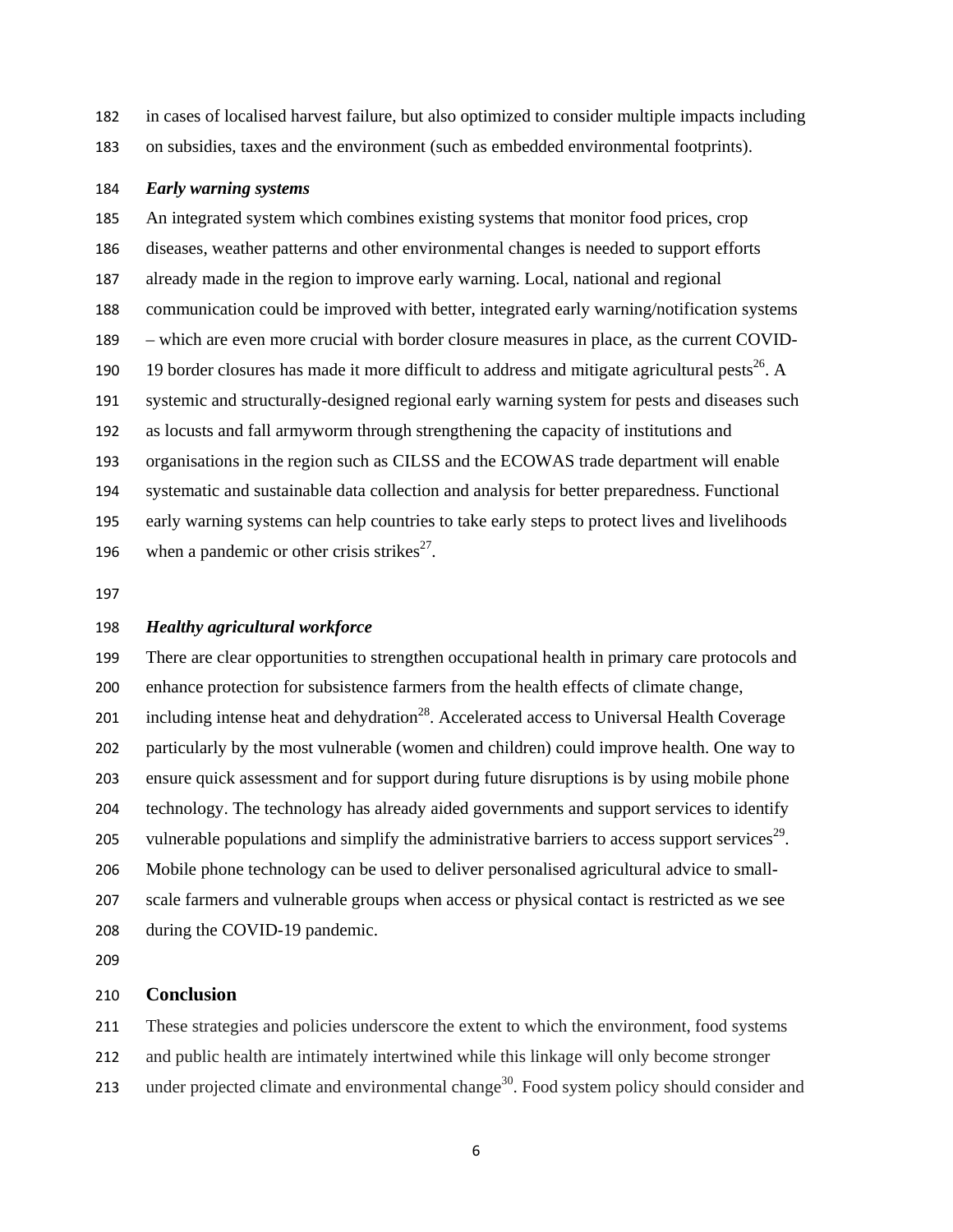- carefully map out the possible trade-offs to other parts of the system which would require a
- coordinated intersectoral government effort.
- 

The COVID-19 pandemic is having a devastating global impact and all sectors of society are considering how to manage the immediate impacts and rebuild in the future. Building back a stronger, resilient and more environmentally-conscious food system is critical both to ensure greater preparedness for future crises, but also to improve the environmental, nutritional and health outcomes of West African food systems in the future.

#### **Corresponding author**

- Address correspondence to Zakari Ali.
- Nutrition Theme, MRC Unit The Gambia at the London School of Hygiene and Tropical Medicine,
- Atlantic Boulevrd, Fajara, P.O. Box 273, Banjul
- The Gambia.
- 228 Email: <u>zali@mrc.gm</u>
- Tel: +2203309656
- 

### **Acknowledgements**

We acknowledge support from Wellcome Trust for this work. ZA, SM, RG, AP and PFDS are funded by the FACE-Africa project (grant number 216021/Z/19/Z) under the Wellcome Climate Change and Health Award Scheme. We also acknowledge the support of Wellcome Trust's Our Planet, Our Health program (grant number: 205200/Z/16/Z): the Sustainable and Healthy Food Systems (SHEFS) program and the CGIAR/CCAFS funded through CGIAR donors.

# **Author contributions**

ZA, RG and PFDS conceived the study. ZA, RG, SM, ADD and PFDS performed the literature searches and wrote the paper. RBZ, AP, AH, AMP and ADD interpreted and revised it critically for important intellectual content. All authors approve and agree to take responsibility of the final version for publication.

#### **Competing interests**

- The authors declare no competing interests.
-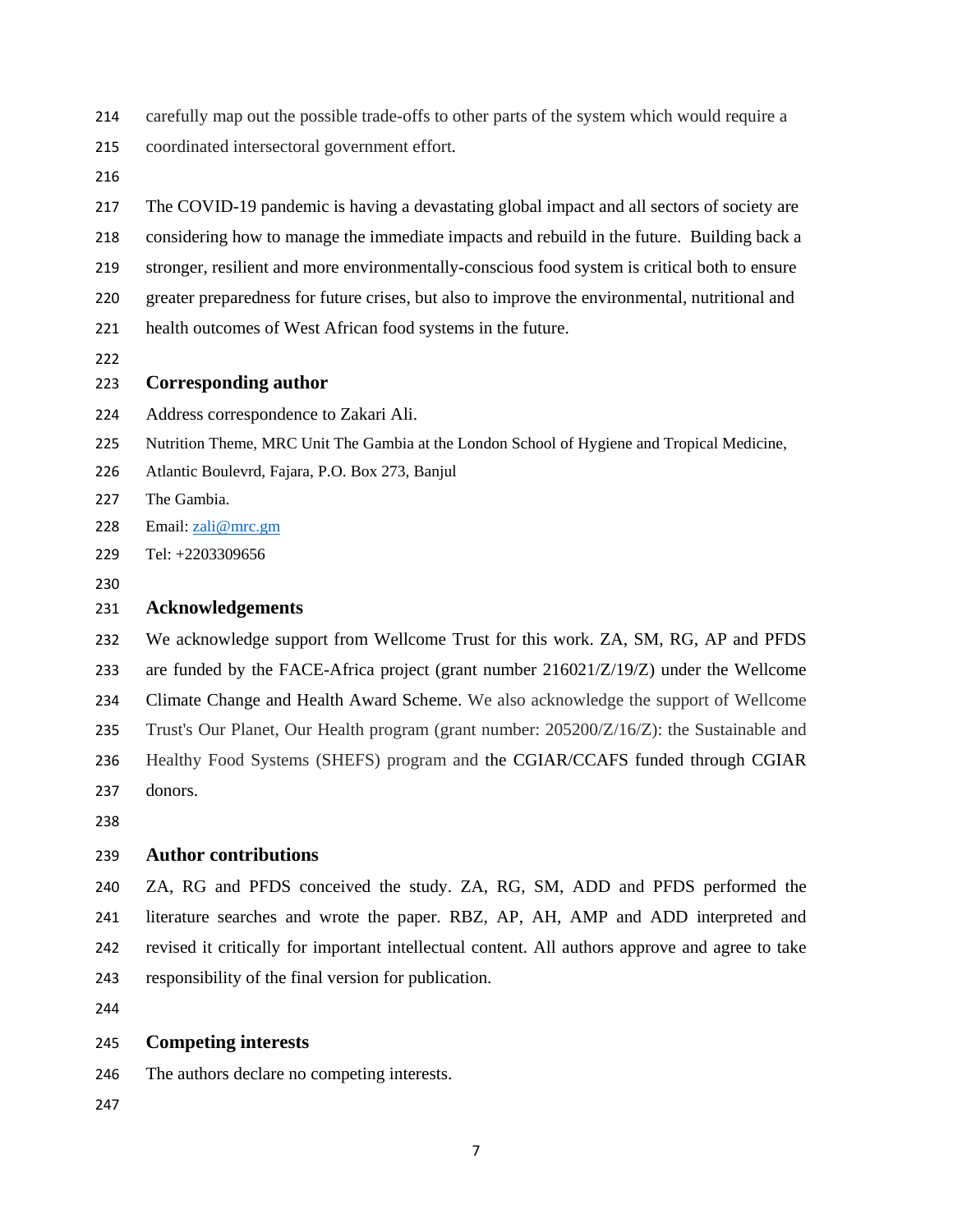# **References**

| 249        | 1.         | Dong, E., Du, H. & Gardner, L. The Lancet Infectious Diseases 20, 533-534 (2020).                                                                            |
|------------|------------|--------------------------------------------------------------------------------------------------------------------------------------------------------------|
| 250        | 2.         | Reuters (2020) Nigeria's COVID-19 outbreak could impoverish 5 million people, World Bank says.                                                               |
| 251        |            | (Accessed: June 30, 2020) https://uk.reuters.com/article/nigeria-economy/nigerias-covid-19-outbreak-                                                         |
| 252        |            | could-impoverish-5-million-people-world-bank-says-idUKL8N2E229E                                                                                              |
| 253        | 3.         | CILSS (2020) Food and nutrition situation in the context of the covid-19 pandemic in the Sahel and                                                           |
| 254        |            | West Africa - press release. (Accessed: July 20, 2020) http://www.cilss.int/wp-                                                                              |
| 255        |            | content/uploads/2020/06/RPCA Press-Release Virtual Juin2020 ENG.pdf                                                                                          |
| 256        | 4.         | Dzinamarira, T., Dzobo, M. & Chitungo, I. Journal of Medical Virology 92, 2465-2472 (2020).                                                                  |
| 257        | 5.         | International Center for Trade and Sustainable Development (2014) FAO: Ebola Outbreak Putting                                                                |
| 258        |            | West African Trade, Food Security in Jeopardy. (ICTSD; Accessed: April 24, 2020)                                                                             |
|            |            |                                                                                                                                                              |
| 259        |            | https://www.ictsd.org/bridges-news/bridges/news/fao-ebola-outbreak-putting-west-african-trade-food-                                                          |
| 260        |            | security-in-jeopardy                                                                                                                                         |
| 261        | 6.         | CILSS & ACMAD (2020) Seasonal forecasts of the Agro-hydro-climatic characteristics of the rainy                                                              |
| 262        |            | season for the Sudanian and Sahelian zones (PRESASS - 2020) 20 to 24th April 2020. (Accessed: May                                                            |
| 263        |            | 20, 2020) http://www.cilss.int/wp-content/uploads/2020/04/COMMUNIQUE-                                                                                        |
| 264        |            | FINAL PRESASS 2020 ENG.pdf                                                                                                                                   |
| 265        | 7.         | International Fund for Agricultural Development (IFAD) (2020) Mitigating the impact of COVID-19                                                              |
| 266        |            | on small-scale agriculture in The Gambia. (Accessed: September 1, 2020)                                                                                      |
| 267        |            | https://www.ifad.org/en/web/latest/story/asset/41941658                                                                                                      |
| 268        | 8.         | Clingendael (2020) COVID-19 Impact on West African CRU Policy Brief Value Chains. (Accessed:                                                                 |
| 269        |            | September 10, 2020) https://www.clingendael.org/sites/default/files/2020-06/Policy Brief COVID-                                                              |
| 270        |            | 19 Impact on West African Value Chains June 2020.pdf                                                                                                         |
| 271        | 9.         | World Bank Group (2020) Trade and COVID-19 guidance note: Trade responses to the COVID-19                                                                    |
| 272        |            | crisis in Africa. (Accessed: September 10, 2020)                                                                                                             |
| 273        |            | http://documents1.worldbank.org/curated/en/370831586274809825/pdf/Trade-Responses-to-the-                                                                    |
| 274        |            | COVID-19-Crisis-in-Africa.pdf                                                                                                                                |
| 275        | 10.        | Organisation for Economic Co-operation and Development (OECD) (2020) Preliminary report:                                                                     |
| 276        |            | Evaluation of the impact of the coronavirus (COVID-19) on fruit and vegetables trade. (Accessed:                                                             |
| 277        |            | September 10, 2020) https://www.oecd.org/agriculture/fruit-vegetables/oecd-covid-19-impact-on-fruit-                                                         |
| 278        |            | and-vegetables-trade.pdf                                                                                                                                     |
| 279        | 11.        | World Food Programme (2019) School Feeding in 2018. (WFP; Accessed: May 20, 2020)                                                                            |
| 280        |            | https://docs.wfp.org/api/documents/WFP-                                                                                                                      |
| 281        |            | 0000110344/download/? ga=2.5143472.263023647.1589902549-1092411342.1586262885                                                                                |
| 282        | 12.        | Alvi, M. & Gupta, M. Food Security 12, 793-796 (2020).                                                                                                       |
| 283        | 13.        | Epule, E.T., Peng, C., Lepage, L. & Chen, Z. Regional environmental change 14, 145-156 (2014).                                                               |
| 284        | 14.        | United Nations Office for Disaster Risk Reduction (UNDRR) (2019) Global assessment report on                                                                 |
| 285        |            | disaster risk reduction. (Accessed: July 7, 2020) https://gar.undrr.org/sites/default/files/reports/2019-                                                    |
| 286        |            | 05/full_gar_report.pdf                                                                                                                                       |
| 287        | 15.        | African Development Bank (ADB) (2020) African Development Bank unveils strategy roadmap to                                                                   |
| 288        |            | safeguard food security against impacts of COVID-19. (Accessed: September 1, 2020)                                                                           |
| 289        |            | https://www.afdb.org/en/news-and-events/press-releases/african-development-bank-unveils-strategy-                                                            |
| 290        |            | roadmap-safeguard-food-security-against-impacts-covid-19-36012                                                                                               |
| 291        | 16.        | International Fund for Agricultural Development (IFAD) (2020) IFAD's Rural Poor Stimulus Facility.                                                           |
| 292        |            | (IFAD; Accessed: June 25, 2020) https://www.ifad.org/en/rpsf                                                                                                 |
| 293        | 17.        | AgResults (2020) Using Prize Competitions to Create Sustainable Agricultural Markets. (Accessed:                                                             |
| 294        |            | September 10, 2020) https://agresults.org/                                                                                                                   |
| 295        | 18.        | CTA (2018) Insights on rural development in West Africa: Experience capitalization. (Accessed:                                                               |
| 296        |            |                                                                                                                                                              |
| 297        |            | September 10, 2020) https://www.cta.int/en/issue/insights-on-rural-development-in-west-africa-<br>sid051843357-1ac2-4b32-ba4f-b76d902464dd                   |
|            |            |                                                                                                                                                              |
| 298        | 19.        | Post, M.J., et al. Nature Food 1, 403-415 (2020).                                                                                                            |
| 299        | 20.<br>21. | Poulsen, M.N., McNab, P.R., Clayton, M.L. & Neff, R.A. Food Policy 55, 131-146 (2015).                                                                       |
| 300        |            | Hazell, P. & Varangis, P. Global Food Security 25, 100326 (2020).                                                                                            |
|            |            |                                                                                                                                                              |
| 301        | 22.        | Thuriès, L.J.M., et al. Agronomy for Sustainable Development 39, 52 (2019).                                                                                  |
| 302        | 23.        | Food and Agriculture Organization (FAO) (2007) Profitability and sustainability of urban and peri-                                                           |
| 303<br>304 | 24.        | urban agriculture (Accessed: September 16, 2020) http://www.fao.org/3/a-a1471e.pdf<br>Wallace, R.G., et al. Environment and Planning A 46, 2533-2542 (2014). |